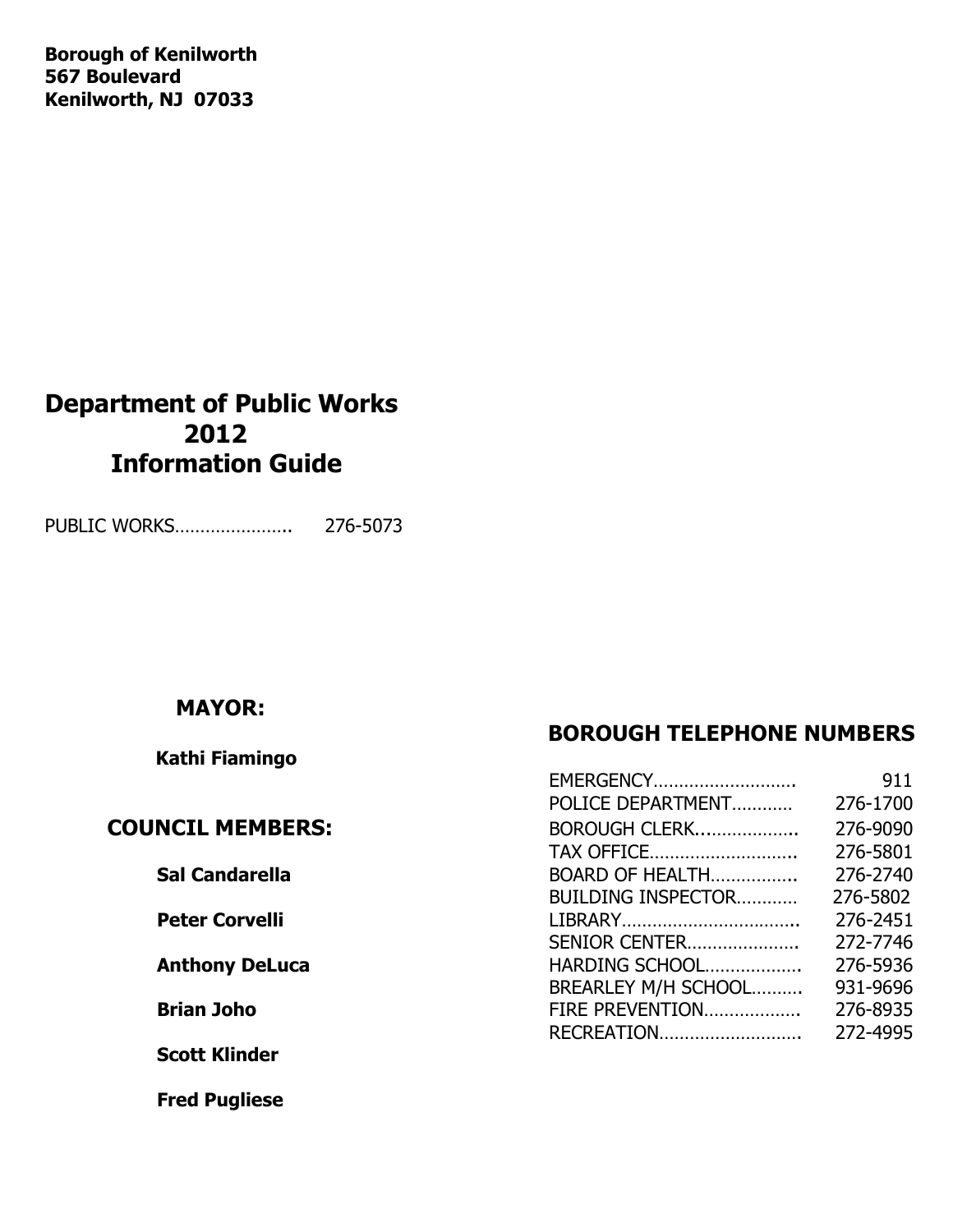#### **RECYCLING INFORMATION**

**Recycling is mandatory according to local ordinance. Maximum fine is \$500.00. Our collection is now Single Stream. EVERYTHING CAN BE COMBINED TOGETHER.**

#### **HOW TO PREPARE MATERIALS**

**Newspaper, magazines, junk mail, catalogs, notebooks, office paper, telephone books can be put together in a paper bag or tied with string.** 

#### **Corrugated Cardboard must be FLATTENED.**

**Food and beverage containers made of glass, aluminum and steel, as well as plastic soda, water, milk, juice and detergent bottles can be mixed together in a sturdy metal or plastic container.** 

**PLACE ALL MATERIAL IN A REUSABLE CONTAINER NO LARGER THAN 32 GALLONS. PLEASE RINSE ALL FOOD & BEVERAGE CONTAINERS THOROUGHLY**

**SET IT OUT EARLY! Place recyclables out the night before collection day. Pick-up times will vary.**

#### **RECYCLABLES WILL BE PICKED UP ON THE FOLLOWING TUESDAYS\* ONLY.**

| JANUARY--------------------- 3, 17 & 31                 |
|---------------------------------------------------------|
| FEBRUARY------------------- 14 & 28                     |
| MARCH----------------------- 13 & 27                    |
| APRIL-------------------------- 10 & 24                 |
| MAY--------------------------- 8 & 22                   |
| JUNE--------------------------- 5 & 19                  |
| JULY--------------------------- 3, 17 & 31              |
| AUGUST----------------------- 14 & 28                   |
| SEPTEMBER----------------- 11 & 25                      |
| OCTOBER-------------------- 9 & 23                      |
| NOVEMBER------------------ 6 & 20                       |
| DECEMBER------------------ 4, 18 & 31*                  |
| *The 12/31/12 pickup will replace the 1/01/2013 pickup. |

**REMEMBER THESE ARE THE ONLY SCHEDULED DATES GIORDANO COMPANY, INC. HOTLINE: 1-888-REUSE4U (1-888-738-7348) CALL THE ABOVE NUMBER IF YOUR RECYCLABLES ARE NOT PICKED UP.** 

*REMEMBER: Borough code chapter 106.7 states: items, i.e., garbage, clean up, recyclables, etc., are to be placed at curbside no earlier than 5:00 P.M. on the night before regularly scheduled pick-up. This code will be enforced and you will be subject to the fines and penalties of the code if it is not adhered to.*

**SANITATION HOLIDAYS**

**THERE WILL BE NO GARBAGE PICK-UP ON THE FOLLOWING HOLIDAYS. IT WILL BE PICKED UP ON YOUR NEXT REGULARLY SCHEDULED DAY.**

> **MONDAY– JANUARY 2 ND – NEW YEAR'S HOLIDAY MONDAY – JANUARY 16 th – MARTIN LUTHER KING DAY MONDAY – MAY 28TH – MEMORIAL DAY WEDNESDAY – JULY 4 th – INDEPENDENCE DAY MONDAY – SEPTEMBER 3 RD – LABOR DAY THURSDAY – NOVEMBER 22ND – THANKSGIVING DAY**  $\mathbf{TUESDAY} - \mathbf{DECEMBER}\ 25^{\mathsf{TH}} - \mathbf{CHRISTMAS}\ \mathbf{DAY}$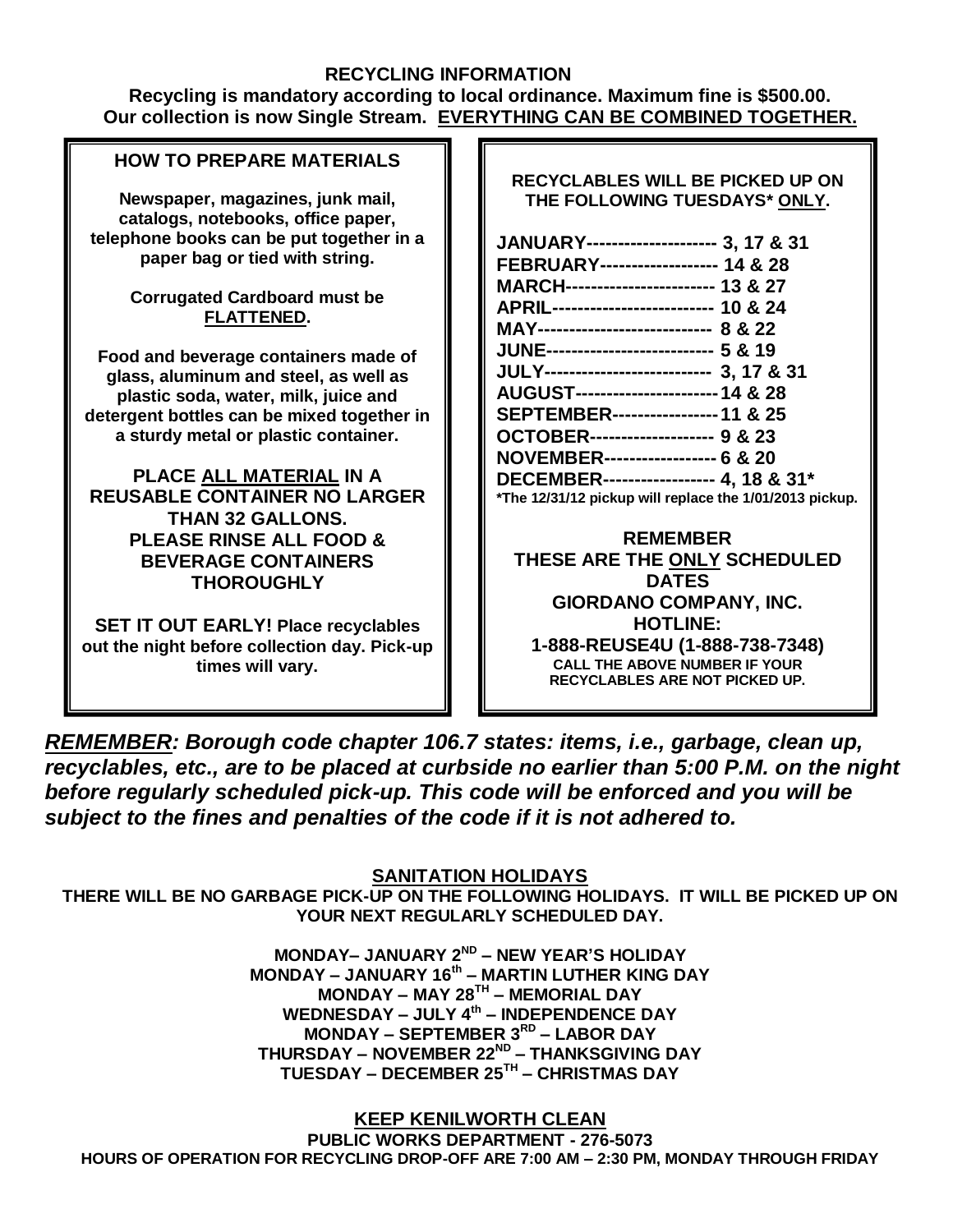## **GENERAL HOUSEHOLD CLEAN-UP (BULKY WASTE)**

**Clean-up will be held during the months of APRIL and OCTOBER. Collections will be conducted by the City of Rahway on the following days of these months only:**

**NORTH SIDE OF TOWN SOUTH SIDE OF TOWN WEDNESDAY, April 11 WEDNESDAY, October 10TH (UNTIL COMPLETED) WEDNESDAY, October 17TH (UNTIL COMPLETED)**

**TH (UNTIL COMPLETED) WEDNESDAY, April 18TH (UNTIL COMPLETED)**

#### **MATERIALS COLLECTED:**

**The City of Rahway will be responsible for the collection of general household clean-up (Type 13 bulky waste), including the following materials: furniture, toys, storm windows, rugs, storm doors, doors, clothing, windows, wood fencing, lawn furniture and carpeting. Every effort must be made to properly and safely containerize or bundle materials for collection wherever possible.**

#### **MATERIALS NOT COLLECTED:**

**The City will not be responsible for the collection of household garbage (food waste), recyclables, ashes, dirt, grass, leaves, tree trunks, stumps, branches, pool filters, car tires, railroad ties, rocks, stones, asphalt, concrete, closed top drums, automobile parts, appliances (white goods),** *electronics***, paint, chemicals; and materials resulting from: demolition, alterations, or repairs to buildings or other structures, and any other materials not prepared properly as defined above.** 

#### **Please be aware that metal items are picked up by the Kenilworth Department of Public Works during clean-up.**

**Bulky waste must be placed at curbside after 5:00 p.m. on the night before the scheduled pick-up. Once your street has been picked up, no further items can be put out. No exceptions will be made.** 

#### **WHITE GOODS, REFRIGERATORS AND AIR CONDITIONERS**

**Residents will be charged a fee of \$35.00 per unit for disposal of stoves, washer machines, water heaters and dryers. Also, residents will be charged a fee of \$35.00 per unit for disposal of refrigerators, freezers, air conditioners, dehumidifiers or any other item containing Freon or other refrigerants. The fee must be paid at the Borough Clerks Office, 567 Boulevard, prior to pick-up of each unit. Refrigerator doors must be removed before being placed at curbside for pick-up. Pick-up will take place every third Friday of the month beginning March 16 th , 2012 and ending on October 19 TH, 2012. Residents must pay the disposal fee one week prior to scheduled pick-up. DO NOT PLACE WHITE GOODS OUT FOR BULKY WASTE PICK-UP. Items that are not placed at curbside the day of the scheduled pick-up will be rescheduled for the following month. Items must be placed at curbside after 5:00 p.m. on the night before the scheduled pick-up.** 

## **TREE REMOVAL AND MAINTENANCE**

**Borough residents, who have a Borough tree on their property, and need maintenance performed on that tree, must call 276-5073 to have the tree inspected. The Borough will not remove any tree that is healthy or perform any pruning that will jeopardize the health or appearance of the tree. Borough Trees that need to be removed or pruned will be put on a tree removal/maintenance list that is prioritized based on the type of problem or emergency that needs to be addressed. Borough residents who wish to obtain a permit from the Borough to remove a Borough tree must state in writing the reason for the removal of the tree. A decision will be rendered by the Public Works Committee and the resident will be notified in writing of that decision. The written request must accompany the tree permit. Permits can be obtained at the Borough Clerk's Office, 567 Boulevard. Residents who are granted permission to remove a Borough tree shall be responsible for the safe removal, grinding of the stump, clean up, and disposal of the tree. Residents who remove a Borough tree (by obtaining a permit), or a private tree, will not be permitted to dispose of any tree parts at the Borough yard or at curbside.** 

**Residents who wish to adopt a beautiful Borough tree, and are willing to water and care for it, please contact the Public Works Department at 276-5073.**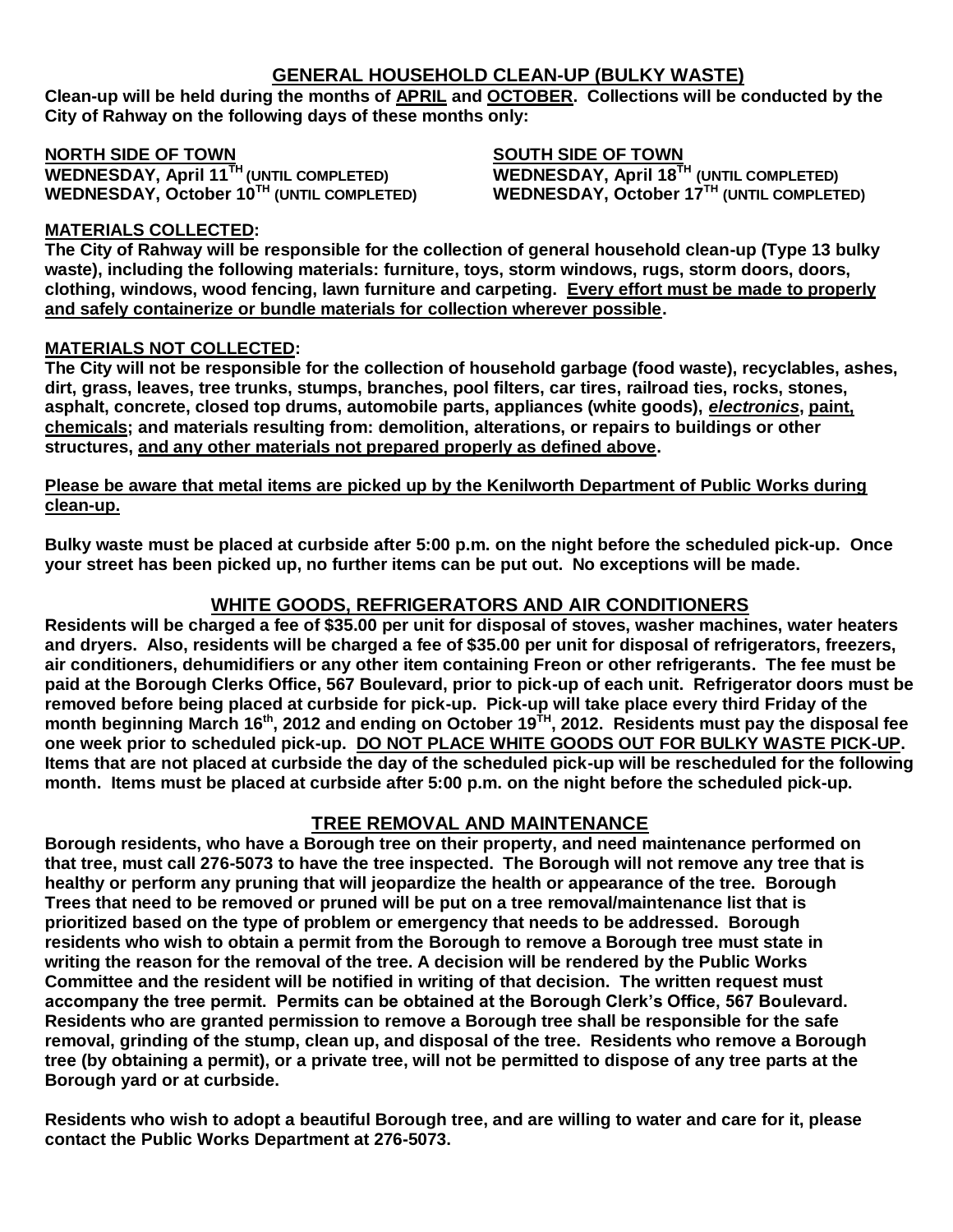## **RECYCLING DROP-OFF**

**Borough residents are permitted to drop off RECYCLABLE MATERIALS ONLY, i.e.; bottles, cans, newspaper, corrugated cardboard and motor oil, at the Public Works Yard. Proof of residency (Vehicle Registration) is required. Any vehicle without proof of residency will be turned away from the yard. Hours for drop off are Monday through Friday between the hours 7:00 A.M. and 2:30 P.M. Residents are required to stop in at the office or see the yard attendant and to have their recyclable items checked. BULKY WASTE, GRASS, BRUSH, LEAVES ETC. ARE NOT ACCEPTED AT THE BOROUGH YARD.**

## **LEAF COLLECTION**

**The Borough of Kenilworth's Leaf Collection Program will commence operation on or about November 1st,**  2012. All leaves must be raked to the curb by December 14<sup>th</sup> for final removal. Our final pass will be made **the week of December 17 th. Leaf removal and disposal is a huge undertaking, the successful completion of which is dependent upon the cooperation of each homeowner.**

Starting December 17<sup>th</sup>, 2012 through January 2013, all leaves must be placed in a covered 32 gallon trash receptacle and may be placed at curbside for pick-up. Leaves will not be picked up after January 31<sup>st</sup>, **2013.**

**Leaves must be raked into the street, leaving a space between the curb and leaves to allow for drainage. Residents who do not wish to rake their leaves to the curb may put them in a covered 32 gallon trash receptacle placed at curbside. Do not rake leaf pile(s) onto or around any handicap-designated areas or fire hydrants. Do not rake leaf pile(s) onto streets where they will impede traffic or cover any painted street markings, i.e., crosswalks, stop-bars and lettering. Leaves MUST NOT CONTAIN branches, shrub clippings, or other foreign matter. DO NOT RAKE LEAVES INTO OR ON TOP OF STORM WATER CATCH BASINS. In addition, do not bag leaves for street pick-up.**

**Three working units will be collecting leaves within individual districts in an orderly, pre-determined pattern. Adherence to these patterns is the only effective method of assuring a fair and successful operation. Residents shall not rake their leaves into the street immediately after the collectors have passed. As always, all leaves will eventually be collected. Therefore, REPEATED TELEPHONE CALLS TO THE DEPARTMENT OF PUBLIC WORKS WILL NOT GET THE JOB DONE ANY FASTER. Residents who live along the Boulevard and Michigan Avenue should be aware that their curbside leaf removal is done by the Union County Department of Public Works.** 

## **YOUR COOPERATION IS GREATLY APPRECIATED**

**In order to prevent the possibility of fire, do not park vehicles on leaves that are piled in the street.**

## **GRASS PICK-UP**

Grass clippings will be picked up every Tuesday, starting April 3<sup>rd</sup> through October, only. Grass clippings **must be placed in a covered 32 gallon trash receptacle only. Grass clippings or any other type of vegetative matter placed in bags will not be picked up. DO NOT mix any brush (branches, tree parts) with grass, it will be left until separated. Call 1-888-738-7348 if your grass is not picked up.** 

## **BRUSH PICK-UP**

**Brush (branches, tree parts) will be picked up every Wednesday starting January 4th, 2012. Brush must be bundled and tied in three-foot sections. SMALL TWIGS ONLY may be placed in a 32 gallon trash receptacle. Do not mix any other material with brush. Brush WILL NOT be picked up during the months of November and December. Christmas trees will be picked up at curbside starting December 31st, 2012 through January 18 th, 2013. Trees that have lights, ornaments, or that are wrapped in plastic bags, will not be picked up.**

## **UNION COUNTY RECYCLING EVENTS 2012**

**For electronic and household hazardous waste events please go to the Union County Web Page at [www.ucnj.org](http://www.ucnj.org/).**